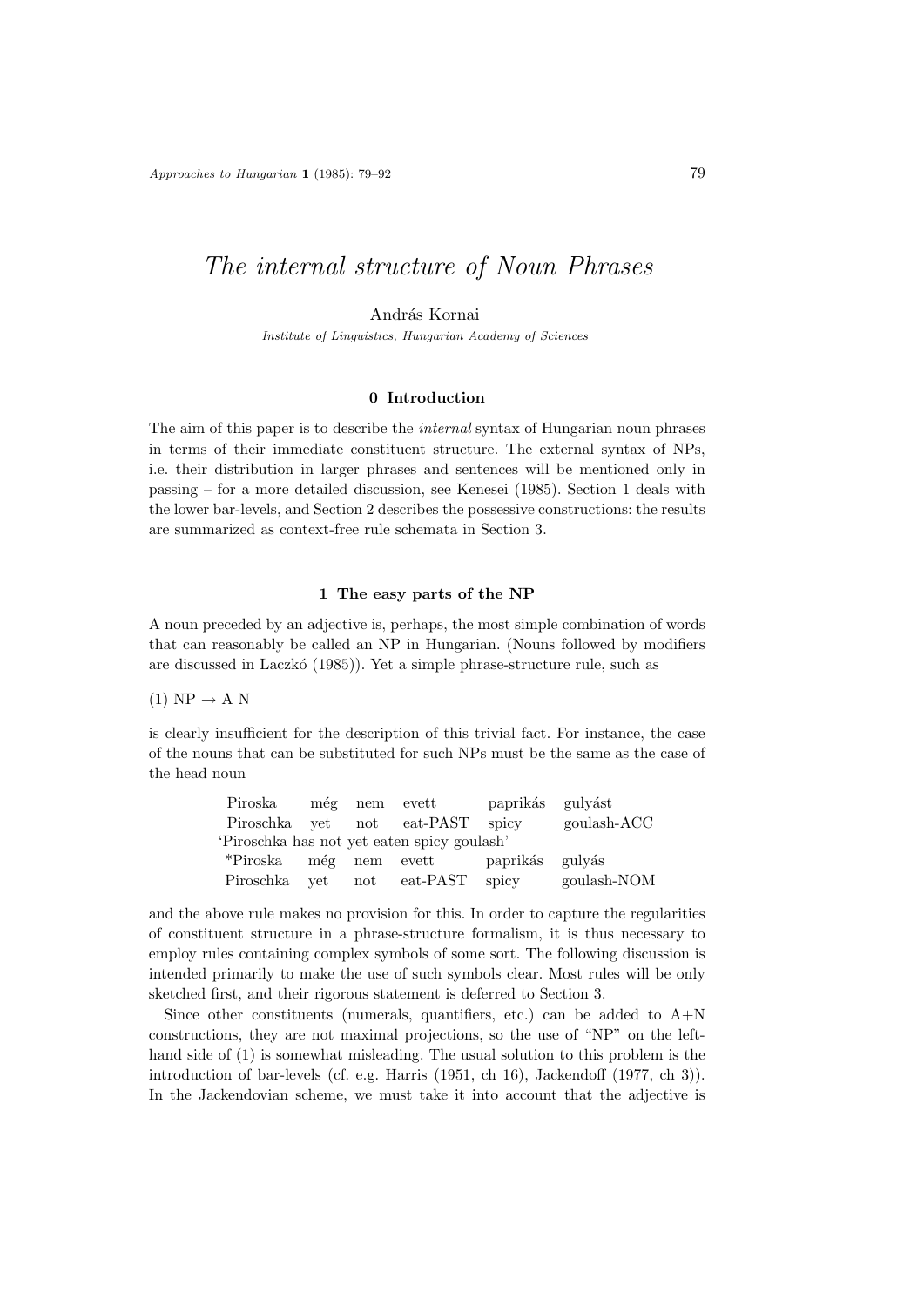80 András Kornai

optional, and assign the construction to the first bar level. This would give us a rule like $1$ 

 $(1A) N^1 \rightarrow (A) N$ 

But if we follow the Harrisian principles of level-assignment, then the first thing we note is that the substitution of A+N for N can be repeated as many times as we wish. Indeed, constructions with stacked adjectives like

> kicsi puha sárga francia párna 'little soft yellow french pillow'

are quite common, and this means we should adopt the rule

 $(1B) N \rightarrow (A) N$ 

rather than rule (1A). Since Hungarian NPs can contain several obligatory constituents, it would be impossible to use only rules permitted by the Uniform 3-Level Hypothesis of Jackendoff (1977), and in what follows, non-repeatable substitutions (and only these) will correspond to raised bar-level. However, I will use a rule like

 $(1C) N^1 \rightarrow (AP) N$ 

to describe the position of the adjectival noun-modifiers: readers bothered by this inconsistency should subtract one from every bar level (other than zero) throughout the paper.

The only major departure from the Harrisian mode of immediate constituent analysis is the adoption of words, rather than morphemes, as basic syntactic units. As a consequence, the category symbols will have to be annotated for the paradigmatic form of the word in question. This will be achieved by a liberal use of morphosyntactic features, such as  $\alpha$ CASE (where  $\alpha$  ranges over NOM, ..., FOR), the person-number features  $\pm ME$ ,  $\pm YOU$ ,  $\pm PL$ , etc. These features are all inflectional (in the sense of Anderson 1982) – for their morphological realization see Kálmán (1985). With the aid of complex symbols made up from the basic category symbol (such as N, V, Num, etc.), a number indicating bar-level, and the morphosyntactic features (which will be always enclosed in angled brackets), (1C) can be replaced by the rule schema (1D). (For ANP, see Section 2.)

(1D) N< 1 
$$
\alpha
$$
CASE  $\beta$ PL  $\gamma$ POS  $\delta$ ANP $\rightarrow$  A < n -CASE -PL -POS -ANP $>$  N< 0  $\alpha$ CASE  $\beta$ PL  $\gamma$ POS  $\delta$ ANP $>$ 

Thus, every morphosyntactic feature behaves here as a head feature (in the sense of GPSG, see. e.g. Gazdar 1982); and the adjective modifying the head noun does not agree with it in number, case, or any other feature. For the adjunction of numerals, a similar rule can be stated:

(2) N< 2  $\alpha$ CASE -PL  $\beta$ POS  $\gamma$ ANP> $\rightarrow$ Num<n -CASE -PL -POS -ANP> N< 1 αCASE -PL βPOS γANP>

<sup>1</sup> The final version of the rules is lettered F, G, ...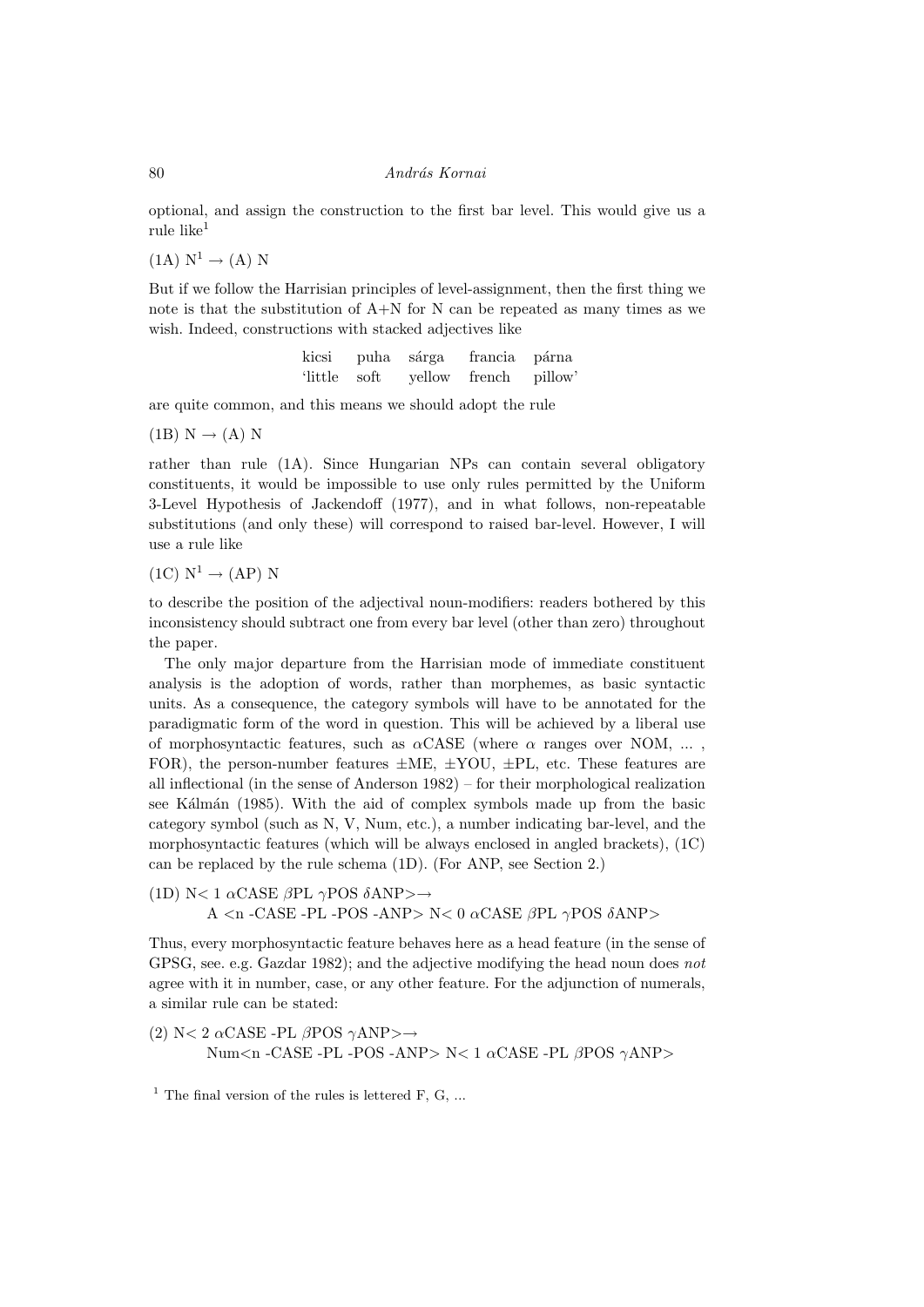The scope of this paper does not permit a detailed discussion of the numeral phrase or of the adjectival phrase. Nevertheless, it should be mentioned here that Num $< 1 >$  can contain a measure term:

| három             | kiló     | rothadt | alma  |
|-------------------|----------|---------|-------|
| $_{\text{three}}$ | kilogram | rotten  | apple |

and that numerals (or NumPs) and adjectives (or APs) cannot be interchanged:

\*rothadt három kiló alma  
\n\*
$$
A < k > Num < k > N
$$

Rule (2) makes it clear that NPs containing a numeral must be singular:

$$
\rm ^*h\acute{a}rom\ alm\acute{a}k \\ \rm ^*Num\ N<+PL>
$$

so in order to provide for an unbroken projection line for plural NPs, we might add the rules

(2A) N< 2  $\alpha$ CASE  $\beta$ PL  $\gamma$ POS  $\delta$ ANP> $\rightarrow$  N< 1  $\alpha$ CASE  $\beta$ PL  $\gamma$ POS  $\delta$ ANP> (2B) N< 1  $\alpha$ CASE  $\beta$ PL  $\gamma$ POS  $\delta$ ANP> $\rightarrow$  N< 0  $\alpha$ CASE  $\beta$ PL  $\gamma$ POS  $\delta$ ANP>

The definite article  $a/az$  attaches proclitically to the  $N < 2 >$ : if there is a numeral (and an adjective), it has to precede the numeral,

| a.      | három | rothadt | alma  |
|---------|-------|---------|-------|
| the     | three | rotten  | apple |
| *három  | a.    | rothadt | alma  |
| $*$ Num | Art   | N<1     |       |

and if there is an adjective, but no numeral, the article has to precede the adjective:

|  |  | *rothadt az alma  |
|--|--|-------------------|
|  |  | *A Art N (qua NP) |

Since only one article can appear in any  $N < 2$ , all the above facts can be conveniently summarized in the rule

(3)  $N < 3 > \rightarrow$  Art  $N < 2 >$ 

The verb in Hungarian has two forms for every permissible tense/ mood/aspect/person/number combination (see Kálmán (1985)). In intransitive constructions, the so-called 'subjective' forms are selected, and the forms traditionally called 'objective' appear only in transitive constructions with definite objects.<sup>2</sup> In other words, the verb agrees with the object (more precisely, with

 $2$  This picture is somewhat complicated by the suffix  $-$ lak $/-$ lek which appears only in the first person singular paradigm. Second person objects always select this suffix, no matter whether they are definite (e.g.  $min$  $q\acute{q}at$  or indefinite (e.g. bennetek 'you  $(p)$ )') with -ME or +PL subjects.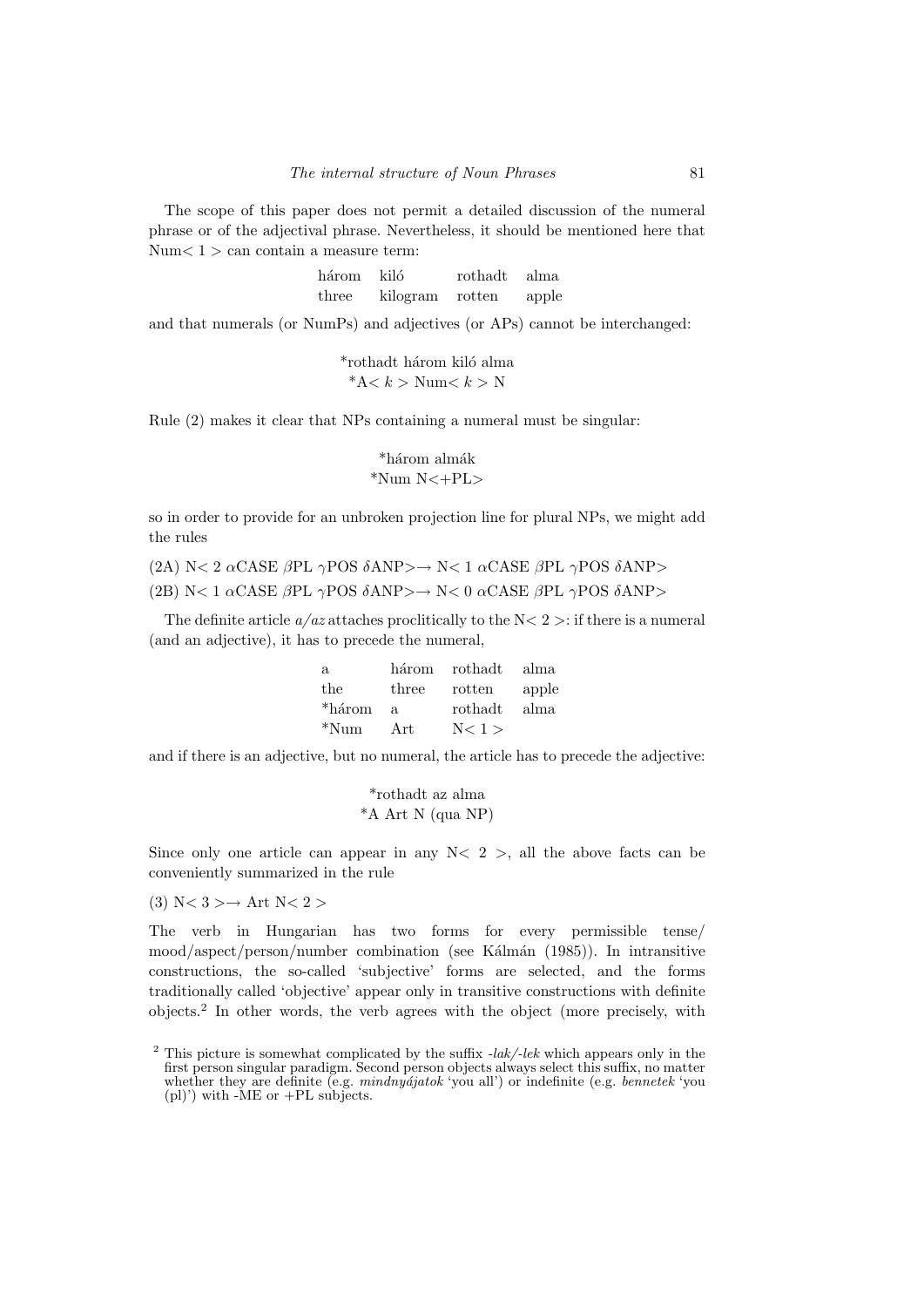82 András Kornai

the NP having accusative marking) with respect to definiteness: this makes it particularly easy to test the definiteness of NPs in Hungarian. The definite article, of course, will make the resulting construction definite: this will be captured by adding the feature  $+D$  to the left-hand side of (3). This feature is inherent on proper nouns:

| Látom Attilát  |                  | *Látok Attilát   |
|----------------|------------------|------------------|
|                | see+D Attila-ACC | *V<-D> N<+D ACC> |
| 'I see Attila' |                  |                  |

In colloquial Hungarian, the definite article can also be added,

| Látom   | az | Attilát        |
|---------|----|----------------|
| $see+D$ |    | the Attila-ACC |

so there is an additional rule

 $(3A)$  N< 3 +D $\rightarrow$  Art N $\leftarrow$ +D $\rightarrow$ 

The cooccurrence of numerals and adjectives with proper nouns is largely restricted to metaphorical usage:

> a magyar Beethoven the Hungarian B.

Certain proper nouns cannot appear with definite article:

\*a Lisszabon \*az Afrika

(There is a tendency in normative grammars to put every personal name in this class.) Adjectival constructions show this to be a purely local phenomenon:

| a gyönyörű Lisszabon   | az éhező Afrika                            |
|------------------------|--------------------------------------------|
| 'the beautiful Lisbon' | 'the hunger-stricken Africa <sup>3</sup> ' |

#### 2 Possessive constructions

There are three kinds of possessive constructions in Hungarian, two of them syntactic, and one morphological. The latter is purely anaphoric: the presence of the suffix  $-\acute{e}$  on a head noun refers to something in the possession of the head:

# Ödöné Ed's ...

This anaphora possessiva (ANP) suffix is not a genitival ending. Firstly, the ordinary genitive construction is absent from Hungarian:

| *Ödöné könyv   | *Odöné a könyv                   |
|----------------|----------------------------------|
| $N < +AND > N$ | *N $\lt$ +ANP $>$ Art N (qua NP) |
|                |                                  |

and secondly, case endings arein complementary distribution, while  $-\acute{e}$  can cooccur

<sup>3</sup> There is also a "The Hague" class of proper names, the items of which must appear with the definite article.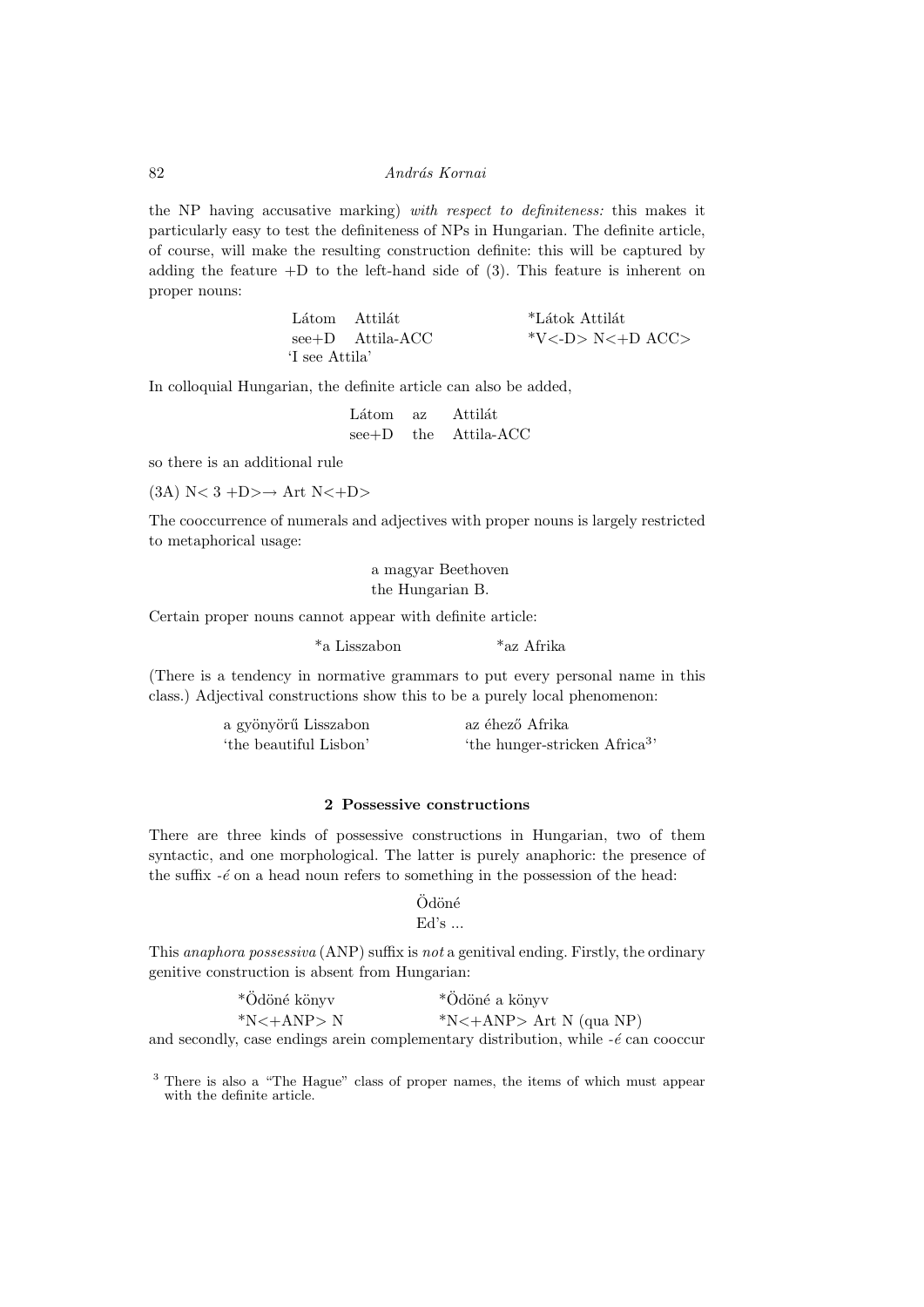with every case.

| $*$ Odönneket | Odönét       |
|---------------|--------------|
| *N-DAT-ACC    | 'Ed-ANP-ACC' |

With the aid of slash categories (in the original sense of GPSG, cf. Gazdar 1982), possessive anaphoric constructions can be related to NPs 'with an N missing'. In order to familiarize the reader with this kind of complex symbol, let us first investigate constructions like

| a három sárgát       | nyolccal  | azt     |
|----------------------|-----------|---------|
| the three yellow-ACC | eight-INS | the-ACC |

Such expressions are best translated to English with anaphoric one: 'the three yellow ones', 'eight ones', 'the one'. These expression occur, by and large, in the same sort of coordination reduction contexts as in English:

|  |  | Én a fekete kocsival megyek, ő pedig a pirossal  |  |  |
|--|--|--------------------------------------------------|--|--|
|  |  | I the black car-INS go-PRES he but the red-ACC   |  |  |
|  |  | 'I'll go in the black car and he in the red one' |  |  |

(For more detailed discussion, see Kerkovits (1985)) There are, then, NPs with the head missing: the rules

 $(4A)$  N  $<$  1  $>$  /N  $\rightarrow$  (AP) N/N (4B)  $N < 2 > N \rightarrow (NumP) N/N$  $(4C)$  N  $<$  3  $>$  /N  $\rightarrow$  Art N/N

are parallel to the rules in  $(1)$ ,  $(2)$ , and  $(3)$ .  $N/N$  is a phonetically null noun with no phonological effect whatsoever: its case, number, etc. features are spelled out on the preceding element. With the aid of this notation,

 $(5)$  N $\lt$  + ANP $\gt$  = N/N $\lt$ POS $>$ 

The expression on the left-hand side of the equation has the same semantic content as the expression on the right-hand side.  $+POS$  is the same possessive suffix that appears in syntactic possessive constructions like

| $\cdot \cdot$ | Odön könyve | Odönnek a | könyve              |
|---------------|-------------|-----------|---------------------|
| Ed            | book-POS    |           | Ed-DAT the book-POS |

Let us first take the simpler of these two, where the possessor is in the nominative form. Since the possessed noun can be modified by numerals and/or adjectives, but cannot take the definite article,

|  | Odön két érdekes             | könvve |                  | *Ödön a könyve    |
|--|------------------------------|--------|------------------|-------------------|
|  | Ed two interesting book-POS  |        | $*_{\mathbf{N}}$ | Art N <pos></pos> |
|  | 'Ed's two interesting books' |        |                  |                   |

the head of the construction is an  $N < 2 >$ . The substitution cannot be iterated:

\*János Péter könyve(je)

\n\*N

\nN

\nN

\nN

\n
$$
N < POS > (\langle POS \rangle)
$$

so the whole construction is on a higher bar-level. This gives us the rule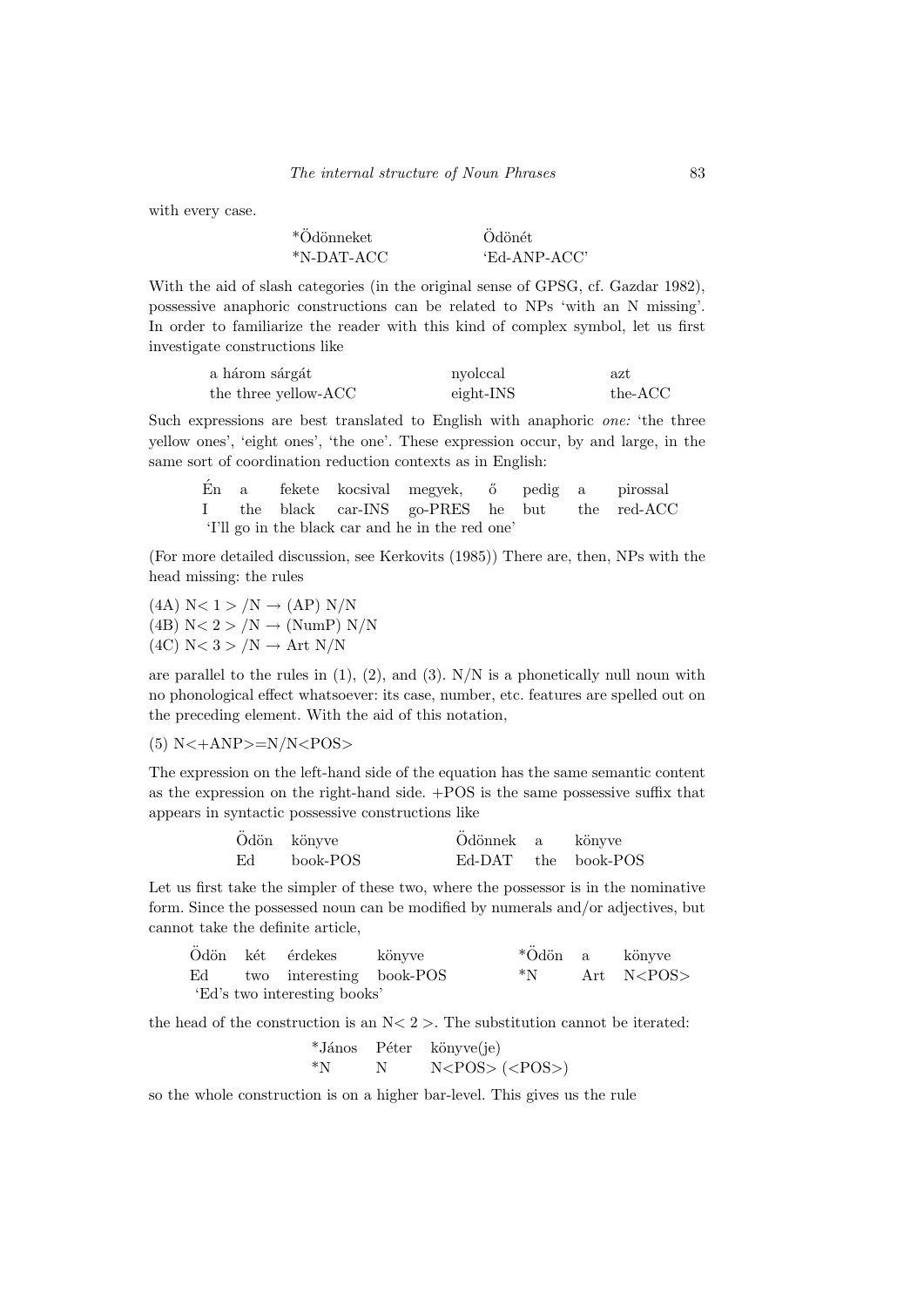$(6)$  N< 3 >  $\rightarrow$  N< 3 -POS > N< 2 +POS >

The three bars of the first NP on the right-hand side (i.e. the possessor) can be motivated as follows. First, the article can appear in the leftmost position of these:

| a. | fiu             | kutyája         |
|----|-----------------|-----------------|
|    |                 | the boy dog-POS |
|    | 'the boy's dog' |                 |

and second, this article forms a constituent with the following N, as can be seen from the non-existence of such constructions as

\*a Lisszabon f˝outc´aja \*Art Lisbon main-street-POS

(cf Section 1. above), and, further, from a comparison of the obviative article  $a/az$ with the proximate article e. In constructions like

| е    | fiu | kutyája   |
|------|-----|-----------|
| this | boy | $dog-POS$ |

e has narrow scope, and if we suppose that the article belongs to the whole construction, the nearness of the boy and the possible remoteness of the dog remains unexplained.

The possessive construction is definite even if the head noun is indefinite, and it is -POS in spite of the fact that the head noun appears in +POS form. The former observation means that possessive NPs can only be substituted by definite nouns in object position, and the latter means that they can be substituted by nouns that do not have possessive suffixation:

| Látom                            |                     | Péter kalapját                 | *Látom                 | kalapot  |
|----------------------------------|---------------------|--------------------------------|------------------------|----------|
|                                  |                     | see-1st-sg-D Peter hat-POS-ACC | $N<+D> N<-D>$          |          |
|                                  | 'I see Peter's hat' |                                |                        |          |
| Piroska                          | gulvása             | paprikás                       | * (a) gulyása          | paprikás |
| Piroschka goulash-POS spicy (is) |                     |                                | * (Art) $N < +POS > N$ |          |
| 'Piroschka's goulash is spicy'   |                     |                                |                        |          |

Case, ANP, and PL behave like head features here. This is also true of the other possessive construction, which involves dative marking on the possessor, and must have an  $N < 3 >$  in the position of the possessed element:

\*Od¨onnek k¨onyve ¨ \*N<+DAT> N<+POS>

Since the substitution is, again, nonrepeatable,

<sup>\*</sup>a fiunak a lánynak a könyve \*N<  $3 +$ DAT > N <  $3 +$ DAT > N <  $3 +$ POS >

the dative possessive construction must be assigned a higher bar-level:

(7)  $N < 4 > \rightarrow N < 3 + DAT > N < 3 + POS >$ 

The possessor is at least  $N < 3 >$ , as can be seen from the constructions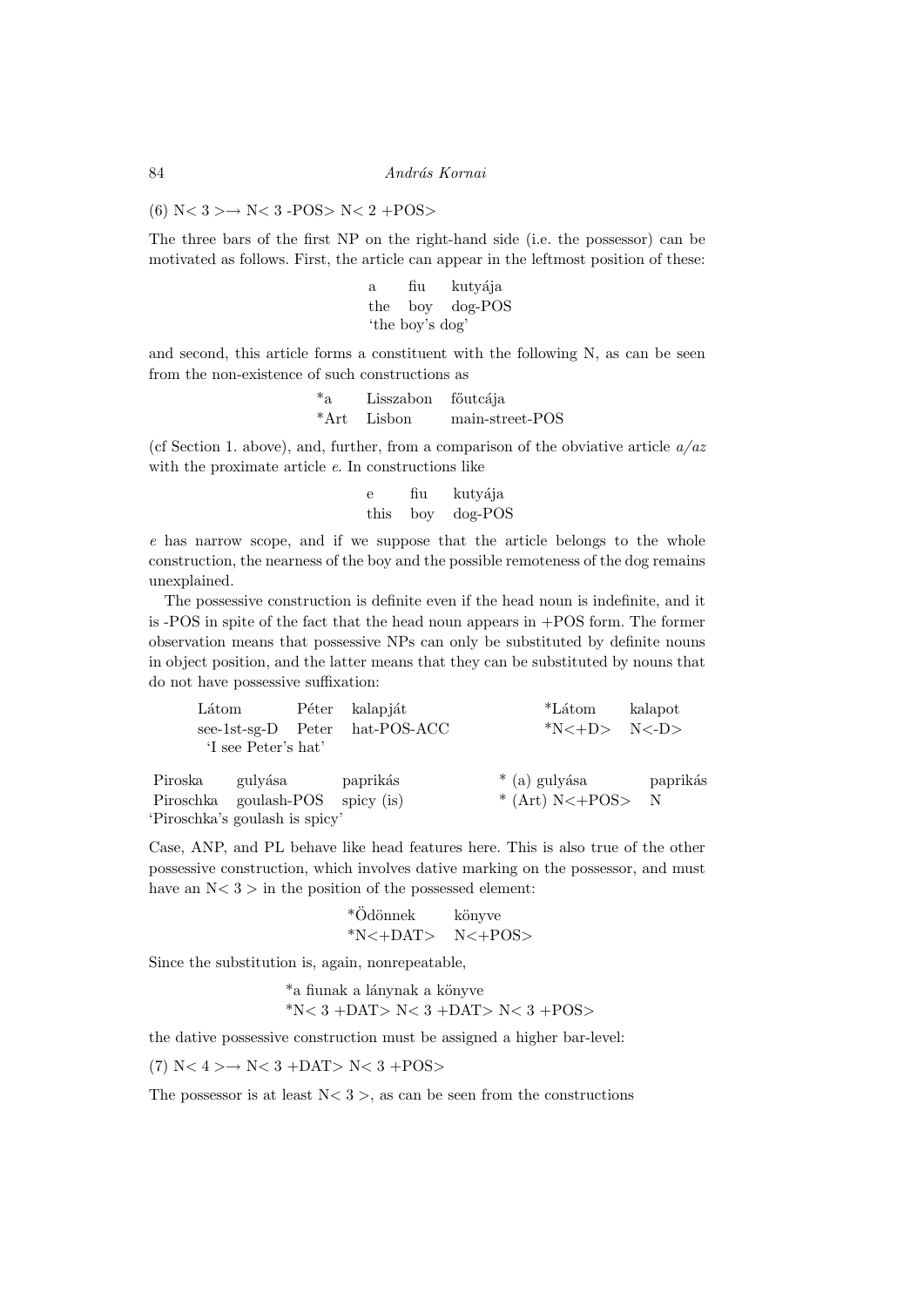| $\mathbf{e}$ | fiunak a könyve           |                          | <sup>*</sup> a Lisszabonnak a főutcája |  |
|--------------|---------------------------|--------------------------|----------------------------------------|--|
|              |                           | the boy-DAT the book-POS | *Art $N < ART$ Art $N < +POS$          |  |
|              | $(near)$ $(near)$ $(far)$ |                          |                                        |  |

where -ART is used simply as a diacritic distinguishing those nouns that do not take the article as sister constituent. The status of iterated possessive constructions such as

> $% a$  fiunak a barátjának a könyve the boy-DAT the friend-POS-DAT the book-POS 'the book of the friend of the boy'

> > % a fiu barátja könyve the boy friend-POS book-POS 'the book of the friend of the boy'

is not quite clear: for those speakers, who accept them, we might take the possessor to be  $N < 4 >$ . The general acceptance of iterated possessives starting with an interrogative pronoun

> kinek a barátjának a könyve who-DAT the friend-POS-DAT the book-POS 'whose friend's book'

seems to support this conclusion. Either way, the present assignment of bar-levels makes it possible to generate iterated constructions like

> a fiu barátjának a könyve the boy friend-POS-DAT the book-POS 'the boy's friend's book'

where the dative possessor is a nominative possessive construction, while the reverse construction, where the nominative possessor is a dative possessive construction, is not permitted:

> <sup>\*</sup>a fiunak a barátja könyve \*Art N<DAT> Art N<POS> N<POS>

This is in accordance with the (in these cases, unequivocal) judgments of native speakers.

It should be noted here that quantifiers, with the sole exception of minden 'every', have roughly the same distribution as numerals. —it Minden, however, is in complementary distribution with the definite article

\*a minden könyv \*minden a könyv (qua NP)

and, indeed, can be taken as an indefinite  $\arctan^4$ 

<sup>4</sup> Traditional grammars usually call the numeral egy 'one' the indefinite article, although its distribution is almost identical to that of other numerals. Its peculiarities stem from the fact that it has positional variants after articles: \*az equ is replaced by az equik 'the one' or by az equetlen 'the only' and  $*$ minden equ is replaced by minden eques 'every single'.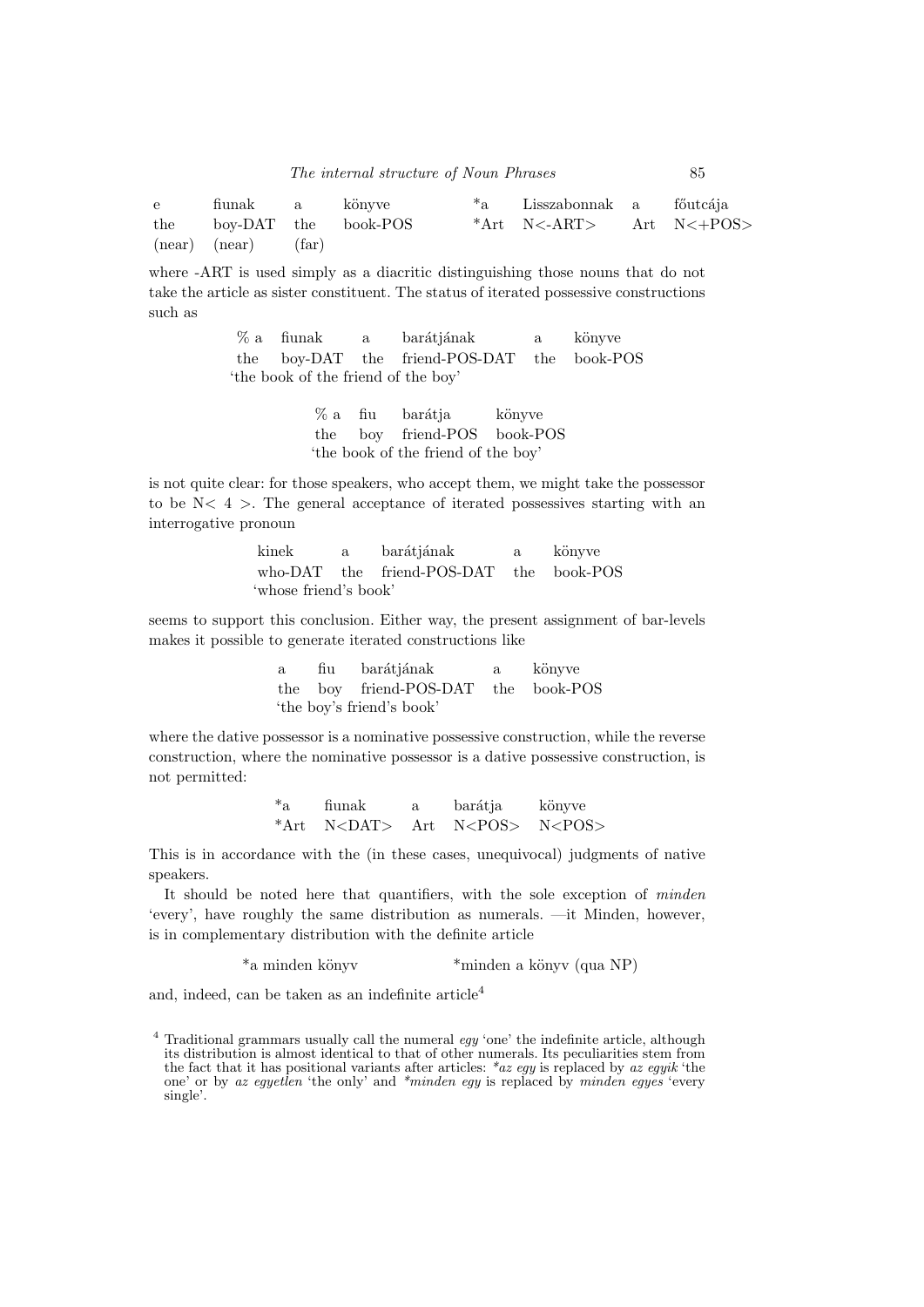| Látok              | minden könyvet | *Látom minden könyvet        |  |
|--------------------|----------------|------------------------------|--|
| see-1st-Sg-D every | book-ACC       | $V < +D >$ every $N < ACC >$ |  |
| 'I see every book' |                |                              |  |

If the possessor is a personal pronoun, only the nominative construction can be used:

|           | az én könvvem  |  | *nekem a könyvem <sup>5</sup> |
|-----------|----------------|--|-------------------------------|
|           | the I book-POS |  | *I-DAT $Art$ $N<+POS$         |
| 'my book' |                |  |                               |

The situation here is parallel to that in subject-predicate constructions. The possessive affix agrees with the possessor in person and number, and the pronoun can be dropped:

| a   | tе          | könyved                  | a           | könvved         |
|-----|-------------|--------------------------|-------------|-----------------|
| the |             | Pro2ndSg book-POS-2nd-Sg | the         | book-POS-2nd-Sg |
|     | 'your book' |                          | 'vour book' |                 |

The article, however, has to be retained in most of the cases:

| *ő | könyve          | *könyve     |
|----|-----------------|-------------|
|    | *Pro $N < +POS$ | $*N < +POS$ |

This fact is captured by subsuming these pronouns under  $Art < 1 + D$  as optional complements:

 $(8A)$  N< 3 +D -POS> $\rightarrow$  Art< 1 +D> N< 2 +POS> (8B) Art $< 1 + D \rightarrow$ Art $< +D \ge (Pro)$ 

Finally, the parallel between  $N<+\text{ANP}>$  and N  $N/N<+\text{POS}>$  can be extended to pronouns. The possessive suffixes  $eny\acute{e}m$ , tied, ... 'mine, yours, ...' can be treated like Pr<+ANP>: this is clear from possessive sentences like

|  | a könyv Ödöné volt  |  |                     | a könyv az enyém volt |  |
|--|---------------------|--|---------------------|-----------------------|--|
|  | the book Ed-POS was |  |                     | the book the mine was |  |
|  | 'the book was Ed's' |  | 'the book was mine' |                       |  |

Now, if we substitute Pro  $N/N <$ POS $>$  for Pro $<$ +ANP $>$  we get

|  |  | a könyv az én N/N-m            |
|--|--|--------------------------------|
|  |  | the book the I $N/N < +$ POS > |
|  |  | 'the book is my (book)'        |

<sup>5</sup> The dative can be used if the possessor and the possessed item are not in the same construction:

|                                                                                     | Nekem a könyveim sikeresek |                                     |  |
|-------------------------------------------------------------------------------------|----------------------------|-------------------------------------|--|
|                                                                                     |                            | I-DAT the book-PL-POS successful-PL |  |
|                                                                                     | 'My BOOKS are successful'  |                                     |  |
| and in fact it must be used if the possessor is not adjacent to the possessed item: |                            |                                     |  |
|                                                                                     | Nekem sikeresek a könyveim |                                     |  |
|                                                                                     |                            | I-DAT successful-PL the book-PL-POS |  |
|                                                                                     | 'My books are successful'  |                                     |  |